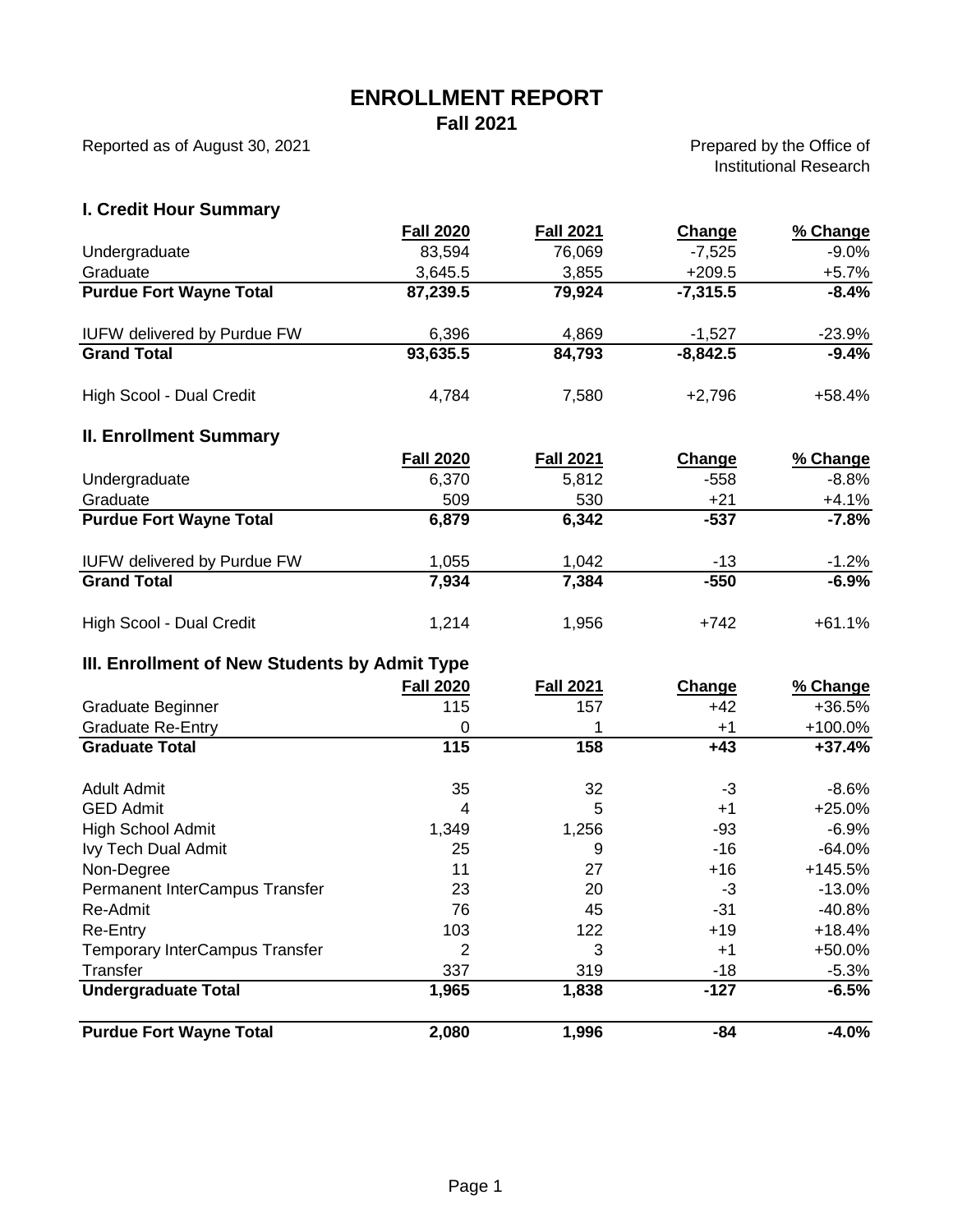## **IV. Enrollment by Class Standing**

|                                    | <b>Fall 2020</b> | <b>Fall 2021</b> | Change | % Change  |
|------------------------------------|------------------|------------------|--------|-----------|
| New Freshman                       | 1,388            | 1,293            | -95    | $-6.8\%$  |
| <b>Returning Freshman</b>          | 715              | 640              | $-75$  | $-10.5%$  |
| Sophomore                          | 1,308            | 1,059            | $-249$ | $-19.0\%$ |
| Junior                             | 1,200            | 1,193            | -7     | $-0.6\%$  |
| Senior                             | 1,693            | 1,523            | $-170$ | $-10.0\%$ |
| <b>UG Non-Degree</b>               | 66               | 104              | $+38$  | +57.6%    |
| Graduate                           | 500              | 517              | $+17$  | $+3.4%$   |
| Graduate Non-Degree                | 9                | 13               | +4     | $+44.4%$  |
| <b>Purdue Fort Wayne Total</b>     | 6,879            | 6,342            | -537   | $-7.8%$   |
| <b>IUFW delivered by Purdue FW</b> | 1,055            | 1,042            | -13    | $-1.2%$   |
| <b>Grand Total</b>                 | 7,934            | 7,384            | $-550$ | $-6.9%$   |
| High Scool - Dual Credit           | 1,214            | 1,956            | $+742$ | $+61.1%$  |

## **V. Enrollment by Academic Unit**

|                                    | <b>Fall 2020</b> | <b>Fall 2021</b> | Change | % Change |
|------------------------------------|------------------|------------------|--------|----------|
| <b>Business</b>                    | 1,113            | 1,055            | -58    | $-5.2\%$ |
| Education                          | 878              | 767              | $-111$ | $-12.6%$ |
| Engineering Tech and Comp Sci      | 1,667            | 1,598            | -69    | $-4.1%$  |
| <b>Health and Human Services</b>   | 50               | 0                | -50    | -100.0%  |
| Liberal Arts                       | 833              | 760              | $-73$  | $-8.8\%$ |
| Science                            | 1,216            | 1,122            | -94    | $-7.7\%$ |
| Unit of Affiliated Programs        | 465              | 446              | $-19$  | $-4.1%$  |
| Visual and Performing Arts         | 657              | 594              | -63    | $-9.6%$  |
| <b>Purdue Fort Wayne Total</b>     | 6,879            | 6,342            | -537   | $-7.8%$  |
| <b>IUFW delivered by Purdue FW</b> | 1,055            | 1,042            | -13    | $-1.2%$  |
| <b>Grand Total</b>                 | 7,934            | 7,384            | $-550$ | $-6.9%$  |
| High Scool - Dual Credit           | 1,214            | 1,956            | $+742$ | $+61.1%$ |

## **VI. Credit Hours by Level and Residency**

|                                    | <b>Fall 2020</b> | <b>Fall 2021</b> | Change     | % Change  |
|------------------------------------|------------------|------------------|------------|-----------|
| <b>UG Resident</b>                 | 74,512           | 66,346           | $-8,166$   | $-11.0\%$ |
| <b>UG Non-Resident</b>             | 2,958            | 3,660            | $+702$     | $+23.7%$  |
| <b>UG Ohio Reciprocity</b>         | 2,863            | 2,531            | $-332$     | $-11.6%$  |
| UG Midwest Student Exchange Prgi   | 3,232            | 3.136            | -96        | $-3.0\%$  |
| UG Contiguous States Prgrm.        | 29               | 396              | $+367$     | +1265.5%  |
| <b>GR Resident</b>                 | 2,599.5          | 2,511            | $-88.5$    | $-3.4%$   |
| <b>GR Non-Resident</b>             | 1,022            | 1,286            | $+264$     | $+25.8%$  |
| <b>GR Ohio Reciprocity</b>         | 24               | 58               | $+34$      | $+141.7%$ |
| <b>Purdue Fort Wayne Total</b>     | 87,239.5         | 79,924           | $-7,315.5$ | $-8.4%$   |
| <b>IUFW delivered by Purdue FW</b> | 6,396            | 4,869            | $-1,527$   | $-23.9%$  |
| <b>Grand Total</b>                 | 93,635.5         | 84,793           | $-8,842.5$ | $-9.4%$   |
| High Scool - Dual Credit           | 4,784            | 7,580            | $+2,796$   | +58.4%    |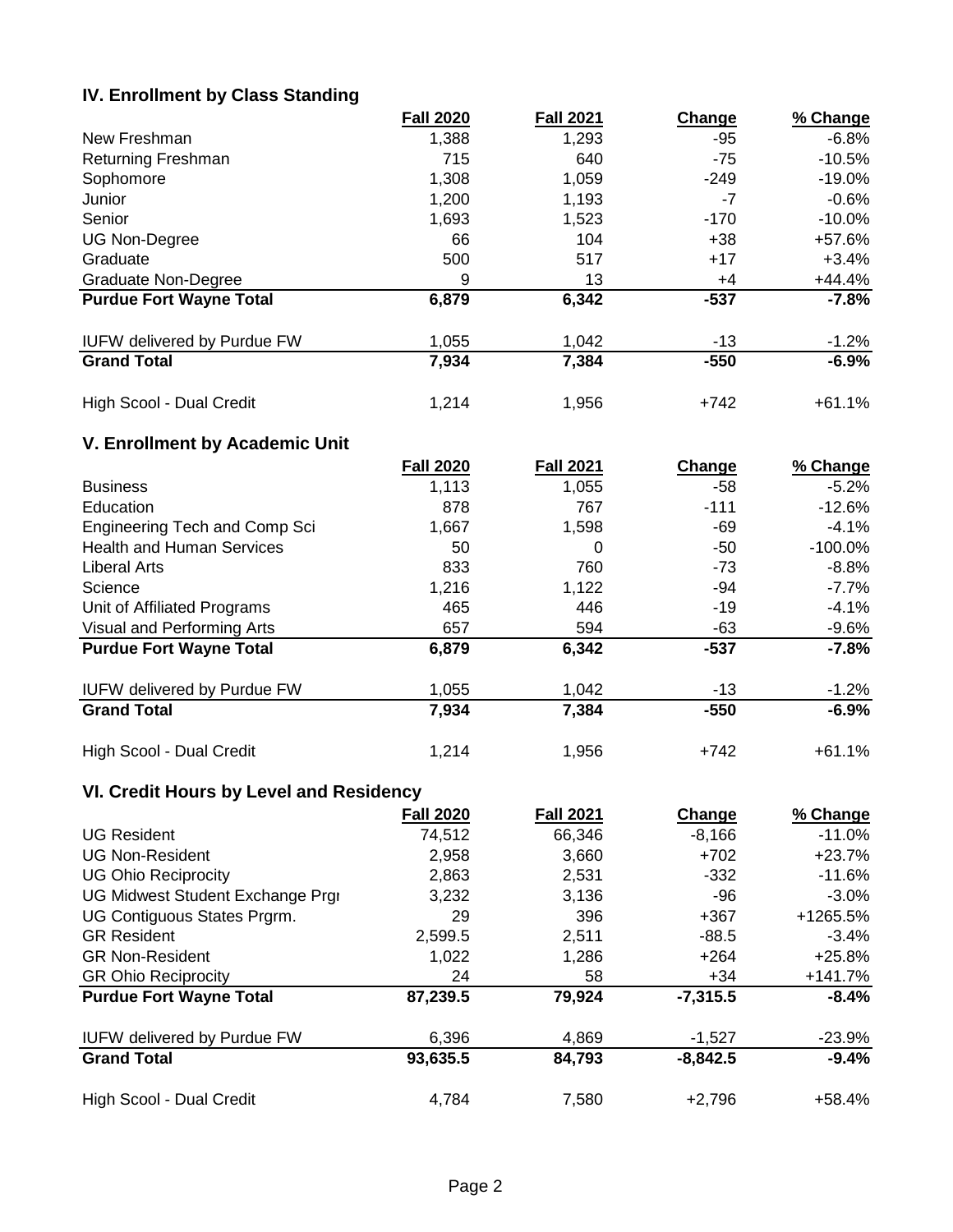# **VII. Enrollment by University**

|                                         | <b>Fall 2020</b> | <b>Fall 2021</b> | Change     | % Change   |
|-----------------------------------------|------------------|------------------|------------|------------|
| <b>Purdue University</b>                | 6,383            | 6,342            | $-41$      | $-0.6%$    |
| Indiana University                      | 496              | $\mathbf 0$      | $-496$     | $-100.0\%$ |
| <b>Purdue Fort Wayne Total</b>          | 6,879            | 6,342            | $-537$     | $-7.8%$    |
| <b>IUFW delivered by Purdue FW</b>      | 1,055            | 1,042            | $-13$      | $-1.2%$    |
| <b>Grand Total</b>                      | 7,934            | 7,384            | $-550$     | $-6.9%$    |
| High Scool - Dual Credit                | 1,214            | 1,956            | $+742$     | $+61.1%$   |
| <b>VIII. Credit Hours by University</b> |                  |                  |            |            |
|                                         | <b>Fall 2020</b> | <b>Fall 2021</b> | Change     | % Change   |
| <b>Purdue University</b>                | 81,732.5         | 79,924           | $-1,808.5$ | $-2.2%$    |
| Indiana University                      | 5,507            | $\mathbf 0$      | $-5,507$   | $-100.0\%$ |
| <b>Purdue Fort Wayne Total</b>          | 87,239.5         | 79,924           | $-7,315.5$ | $-8.4%$    |
| <b>IUFW delivered by Purdue FW</b>      | 6,396            | 4,869            | $-1,527$   | $-23.9%$   |
| <b>Grand Total</b>                      | 93,635.5         | 84,793           | $-8,842.5$ | $-9.4%$    |
| High Scool - Dual Credit                | 4,784            | 7,580            | $+2,796$   | $+58.4%$   |
| IX. Full Time Equivalent (FTE) by Level |                  |                  |            |            |
|                                         | <b>Fall 2020</b> | <b>Fall 2021</b> | Change     | % Change   |
| Undergraduate                           | 5,573            | 5,071            | $-502$     | $-9.0\%$   |
| Graduate                                | 304              | 321              | $+17$      | $+5.7\%$   |
| <b>Purdue Fort Wayne Total</b>          | 5,877            | 5,393            | $-484$     | $-8.2%$    |
| <b>IUFW delivered by Purdue FW</b>      | 426              | 325              | $-102$     | $-23.9%$   |
| <b>Grand Total</b>                      | 6,303            | 5,717            | $-586$     | $-9.3%$    |
| High Scool - Dual Credit                | 319              | 505              | $+186$     | +58.4%     |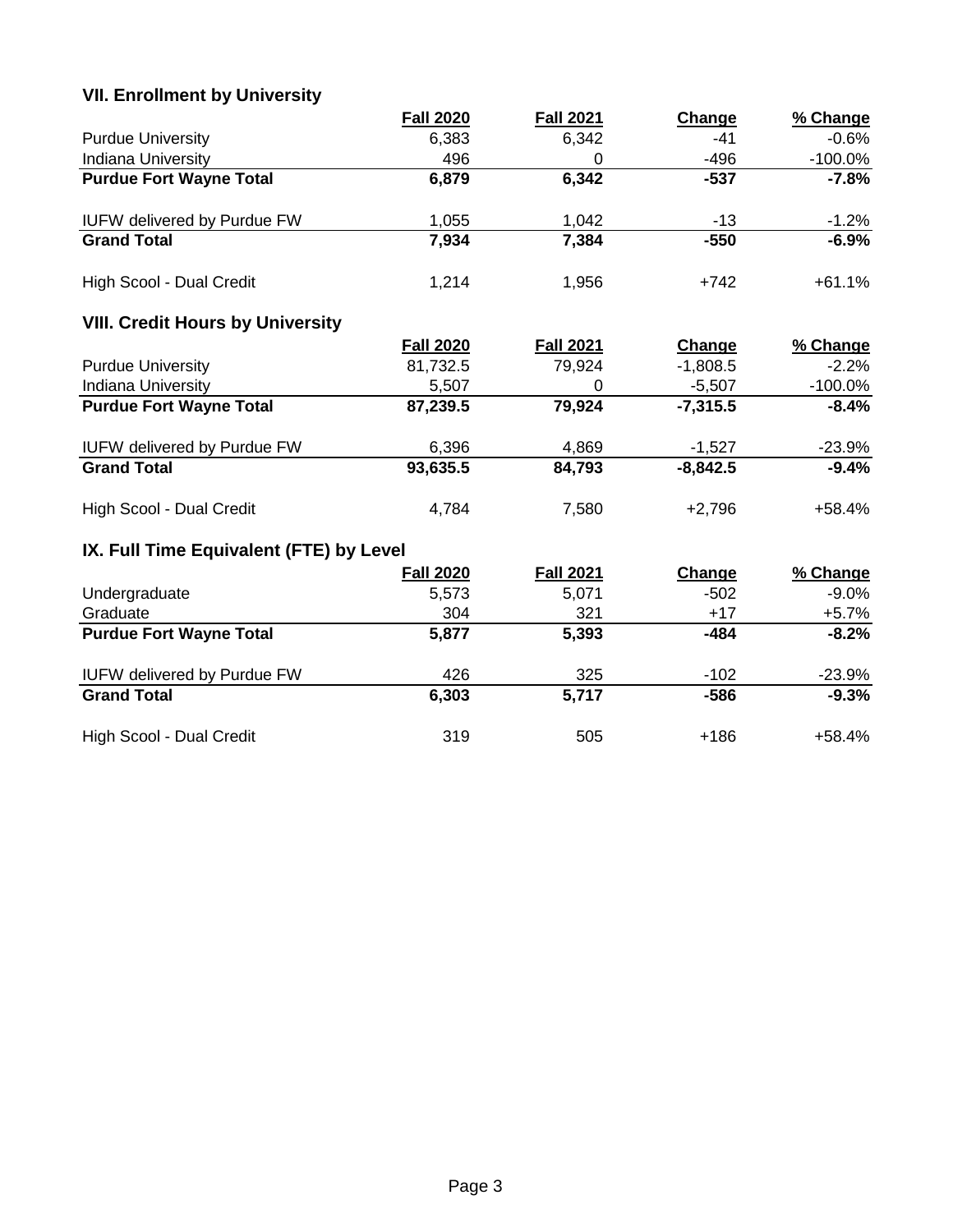#### **X. Enrollment by Major Department**

|                                  |                                  | <b>Fall 2020</b> | <b>Fall 2021</b> | Change | % Change             |
|----------------------------------|----------------------------------|------------------|------------------|--------|----------------------|
| <b>Business</b>                  | Accounting                       | 165              | 152              | $-13$  | $-7.9%$              |
|                                  | <b>Business Administration</b>   | 332              | 288              | -44    | $-13.3%$             |
|                                  | <b>Economics and Finance</b>     | 147              | 156              | $+9$   | $+6.1%$              |
|                                  | Hospitality and Tourism Mgmt     | 51               | 51               | $+0$   | $+0.0%$              |
|                                  | Management and Marketing         | 418              | 408              | $-10$  | $-2.4%$              |
|                                  | <b>Total</b>                     | 1,113            | 1,055            | $-58$  | $-5.2%$              |
|                                  |                                  |                  |                  |        |                      |
| Education                        | Counseling & Grad Education      | 132              | 129              | $-3$   | $-2.3%$              |
|                                  | <b>Human Services</b>            | 195              | 147              | $-48$  | $-24.6%$             |
|                                  | <b>Teacher Education</b>         | 551              | 491              | $-60$  |                      |
|                                  | Total                            | 878              | 767              | $-111$ | $-10.9%$<br>$-12.6%$ |
|                                  |                                  |                  |                  |        |                      |
|                                  |                                  |                  |                  |        | $+10.1%$             |
| Engineering Tech and Comp Sci    | Civil/Mechanical Engineering     | 287              | 316              | $+29$  |                      |
|                                  | <b>Computer Science</b>          | 384              | 432              | $+48$  | $+12.5%$             |
|                                  | <b>Electrical/Computer Engr</b>  | 162              | 157              | -5     | $-3.1%$              |
|                                  | Organizational Leadership        | 237              | 176              | -61    | $-25.7%$             |
|                                  | School of Polytechnic            | 597              | 517              | -80    | -13.4%               |
|                                  | <b>Total</b>                     | 1,667            | 1,598            | -69    | $-4.1%$              |
|                                  |                                  |                  |                  |        |                      |
| <b>Health and Human Services</b> | <b>Dental Education</b>          | 2                | 0                | $-2$   | $-100.0%$            |
|                                  | Nursing                          | 48               | 0                | -48    | $-100.0%$            |
|                                  | <b>Total</b>                     | 50               | 0                | $-50$  | $-100.0%$            |
|                                  |                                  |                  |                  |        |                      |
| <b>Liberal Arts</b>              | Arts and Sciences Spec Student   | 1                | 0                | $-1$   | $-100.0%$            |
|                                  | Communication                    | 185              | 162              | $-23$  | $-12.4%$             |
|                                  | Criminal Justice & Pub Admin     | 194              | 147              | -47    | $-24.2%$             |
|                                  | <b>English and Linguistics</b>   | 158              | 148              | $-10$  | $-6.3%$              |
|                                  |                                  | 1                |                  |        |                      |
|                                  | <b>Graduate School Transfers</b> |                  | 8                | $+7$   | +700.0%              |
|                                  | History                          | 121              | 112              | -9     | $-7.4%$              |
|                                  | Intl Language and Cul Studies    | 14               | 14               | $+0$   | $+0.0%$              |
|                                  | <b>Political Science</b>         | 94               | 91               | -3     | $-3.2%$              |
|                                  | Sociology and Anthropology       | 65               | 78               | $+13$  | $+20.0%$             |
|                                  | Total                            | 833              | 760              | $-73$  | $-8.8%$              |
|                                  |                                  |                  |                  |        |                      |
| Science                          | <b>Biology</b>                   | 442              | 416              | $-26$  | $-5.9%$              |
|                                  | Chemistry                        | 92               | 65               | $-27$  | $-29.3%$             |
|                                  | Communication Sci & Disorders    | 108              | 106              | $-2$   | $-1.9%$              |
|                                  | <b>Mathematical Sciences</b>     | 118              | 120              | $+2$   | $+1.7%$              |
|                                  | Physics                          | 71               | 66               | -5     | $-7.0%$              |
|                                  | Psychology                       | 385              | 349              | $-36$  | $-9.4%$              |
|                                  | <b>Total</b>                     | 1,216            | 1,122            | -94    | $-7.7%$              |
|                                  |                                  |                  |                  |        |                      |
| Unit of Affiliated Programs      | <b>Collegiate Connection</b>     | 1,214            | 1,956            | $+742$ | $+61.1%$             |
|                                  | <b>General Studies</b>           | 305              | 283              | $-22$  | $-7.2%$              |
|                                  | Student Adv & Advocacy Center    | 160              | 163              | $+3$   | $+1.9%$              |
|                                  | <b>Total</b>                     | 1,679            | 2,402            | $+723$ | $+43.1%$             |
|                                  |                                  |                  |                  |        |                      |
| Visual and Performing Arts       | Art and Design                   | 315              | 272              | $-43$  | $-13.7%$             |
|                                  |                                  |                  |                  |        |                      |
|                                  | School of Music                  | 288              | 273              | $-15$  | $-5.2%$              |
|                                  | Theatre                          | 54               | 49               | $-5$   | $-9.3%$              |
|                                  | <b>Total</b>                     | 657              | 594              | $-63$  | $-9.6%$              |
|                                  | <b>Purdue Fort Wayne Total</b>   | 8,093            | 8,298            | $+205$ | $+2.5%$              |
|                                  |                                  |                  |                  |        |                      |
|                                  | IUFW delivered by Purdue FW      | 1,055            | 1,042            | $-13$  |                      |
|                                  | <b>Grand Total</b>               | 9,148            | 9,340            | $+192$ | $-1.2\%$<br>+2.1%    |
|                                  |                                  |                  |                  |        |                      |